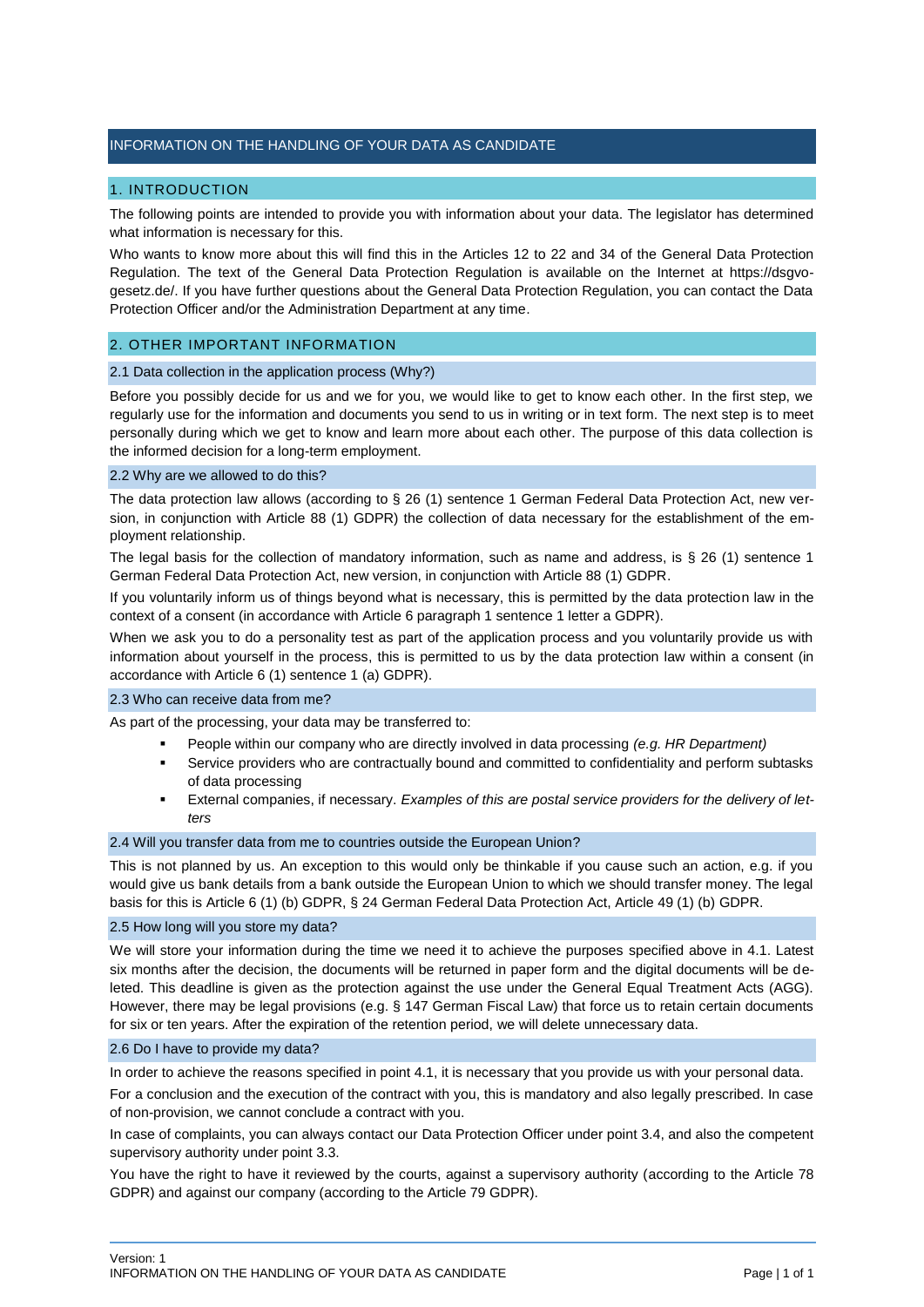## 2.7 Automated decision-making/profiling

An automatic decision-making does not take place. Profiling is done to determine your creditworthiness. For interested customers who order on account, the credit score is determined by CRIF Bürgel, Munich. The credit score result shows, based on all available negative information, the likelihood that the inquired person will cause a payment default within the following 12 months. When exceeding a threshold value, we no longer accept the risk of payment default and do not conclude a contract. The credit score value is accessible to the data subject in the context of the right to information according to Art. 15 GDPR.

# 3. WHAT RIGHTS DO I HAVE?

## 3.1 Note to your rights

As a data subject, you have amongst others the following rights under the General Data Protection Regulation (hereinafter also referred to as "Data Subject Rights"):

## 3.2 Rights of information (according to the Article 15 GDPR)

You have the right to request information on whether we process personal information about your person or not. When we process personal information from you, you have the right to know

- why we process your data (see also point 4.1);
- what types of data from you we process;
- what kind of recipients, data we receive or should receive from you (see also point 4.3);
- how long we will store your data; if an information on the storage period can not be provided, we must inform you of how the storage period will be determined (e.g. after the expiry of statutory retention periods) (see also point 4.7);
- that you have a right to correct and delete the data concerning you, including the right to limit the processing and/or the possibility of objection (see also points 5.2, 5.3 and following);
- that you have a right of appeal to a supervisory authority;
- where your data comes from, in the case we have not collected it directly from you;
- whether your data will be used for automatic decision-making and if so, what logic the decision is based on and what impact and consequences the automated decision may have on you;
- that when data about you is transmitted to a country outside the European Union, you are entitled to information whether this is the case, and if so, based on which guarantees an adequate level of protection of the data recipient is ensured;
- that you are entitled to request a copy of your personal data. Data copies are always provided in electronic form.

The first copy is free of charge, for additional copies may be required a reasonable fee. A copy may only be provided if the rights of other persons are not affected by this.

# 3.3 Right to correct the data (according to the Article 16 GDPR)

You have the right to request from us to correct your data if it is incorrect and/or incomplete. This right also includes the right to complement the data by supplementary statements or communications. A correction and/or complementation must be made without culpable delay.

# 3.4 Right to delete personal data (according to the Article 17 GDPR)

You have the right to request from us to delete your personal data if

- the personal data is no longer required for the purposes for which it has been collected and processed;
- the data has been processed based on your granted consent and you have withdrawn your consent; however, this does not apply if there is another legal permission for the data processing;
- you objected to the data processing whose legal permission is in the so-called "legitimate interest" (according to the Article 6 (1) (e) or (f)); however, a deletion is not required when there are prioritized legitimate reasons for further processing;
- you have objected to the data processing for direct marketing purposes;
- your personal data has been processed unlawfully;
- the data has been collected about a child, for information society services (= electronic service) on the basis of the granted consent (according to the Article 8 (1) GDPR).

A right to delete personal data does not exist if

- the right to freedom of expression and information conflicts with the deletion request;
- the processing of personal data is necessary
	- o to fulfil a legal obligation (e.g. statutory retention requirements),
	- o to perform public duties and interests under applicable law (including "public health") or
	- o for archiving and/or research purposes;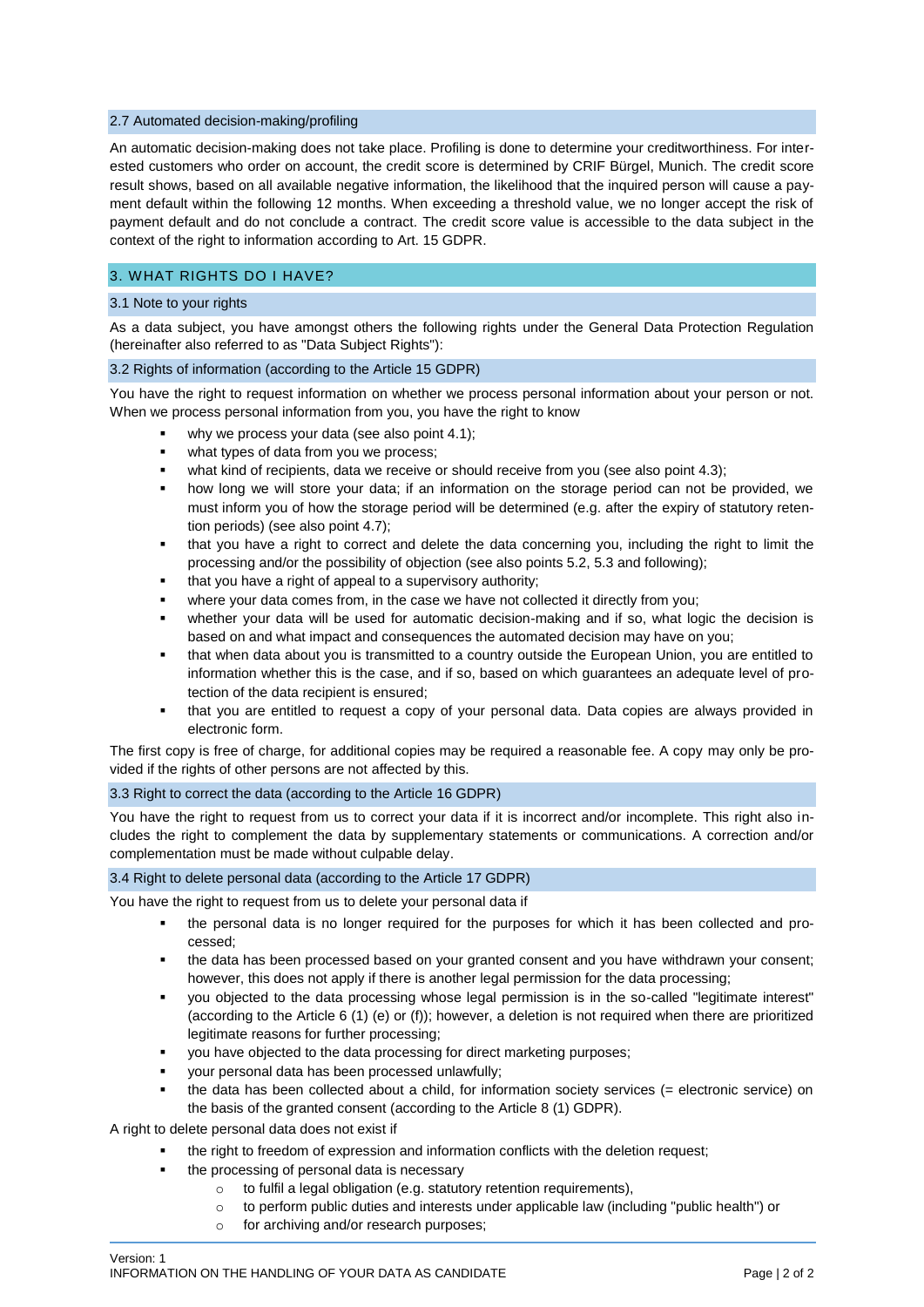the personal data is required to assert, exercise or defend legal claims.

The deletion must be done immediately (without culpable delay). If personal data has been made public by us (e.g. on the Internet), we must ensure within the technical possibilities and reasonability, that also other data processors are informed about the deletion request, including the deletion of links, copies and/or replications.

# 3.5 Right to restriction of data processing (according to the Article 18 GDPR)

You have the right to restrict the processing of your personal data in the following cases:

- When you have disputed the accuracy of your personal data, you may require from us that your data is not used elsewhere during the verification of the accuracy and thus the processing to be restricted.
- In case of unlawful data processing, you may request the restriction of data usage instead of data deletion;
- If you need your personal data to assert, exercise or defend legal claims, but we no longer need your personal data, you may request from us to limit the processing to the purposes of legal prosecution;
- If you have objected to the data processing (according to the Art. 21 (1) GPPR) (see also point 5.7) and it is not yet clear whether our interests in a processing outweigh your interests, you may require that your data can not be used for other purposes during the verification and thus the processing to be restricted.

Personal data whose processing has been restricted on your request may, except for storage - only be processed

- with your consent,
- to assert, exercise or defend legal claims,
- to protect the rights of other natural or legal persons, or
- for reasons of an important public interest.

If a processing restriction should be lifted, you will be informed in advance on this.

## 3.6 Right to data portability (according to the Article 20 GDPR)

You have the right to request the data you have provided us in a common electronic format (e.g. as a PDF or Excel document).

You may also require from us to transfer this data directly to another (by a particular) company, if this is technically possible for us.

The condition for you to have this right is that the processing is done based on a consent or for the execution of a contract (see point 4.2) and by means of automated procedures.

The exercise of the right to data portability must not affect the rights and freedoms of other persons.

If you make use of the right to data portability, you will still have the right to delete data according to the Article 17 GDPR.

# 3.7 Right to object to certain data processing (according to the Article 21 GDPR)

If your data is processed to fulfil tasks of public interest or legitimate interests (see point 4.2), you may object to such processing. For this, you must explain us the reasons for your opposition that arise from your particular situation. These reasons can be, for example, special family circumstances or legitimate secrecy interests.

In case of objection, we must refrain from any further processing of your data for the purposes stated under point 4.1, unless

- there are compelling, legitimate reasons for processing that prevail over your interests, rights and freedoms, or
- the processing is required to assert, exercise or defend legal claims.

You may object to the use of your data for the purpose of direct advertising at any time; this also applies to profiling insofar as it is connected with direct marketing. In the event of opposition, we may no longer use your data for the purpose of direct advertising.

## 3.8 Prohibition of automated decision-making/profiling (according to the Article 22 GDPR)

Decisions made by us that have a legal consequence or that significantly affect you must not be based solely on an automated processing of personal data. This also includes profiling. This prohibition does not apply insofar as the automated decision

- is required for the conclusion or fulfilment of a contract with you,
- is permitted by legal provisions, when such legal provisions contain reasonable measures to protect your rights and freedoms and your legitimate interests, or with your express consent.

Decisions that are based solely on automated processing of *special categories of personal data* (= sensitive data) are only allowed if

- they are based on your express consent or
- there is a significant public interest in the processing and